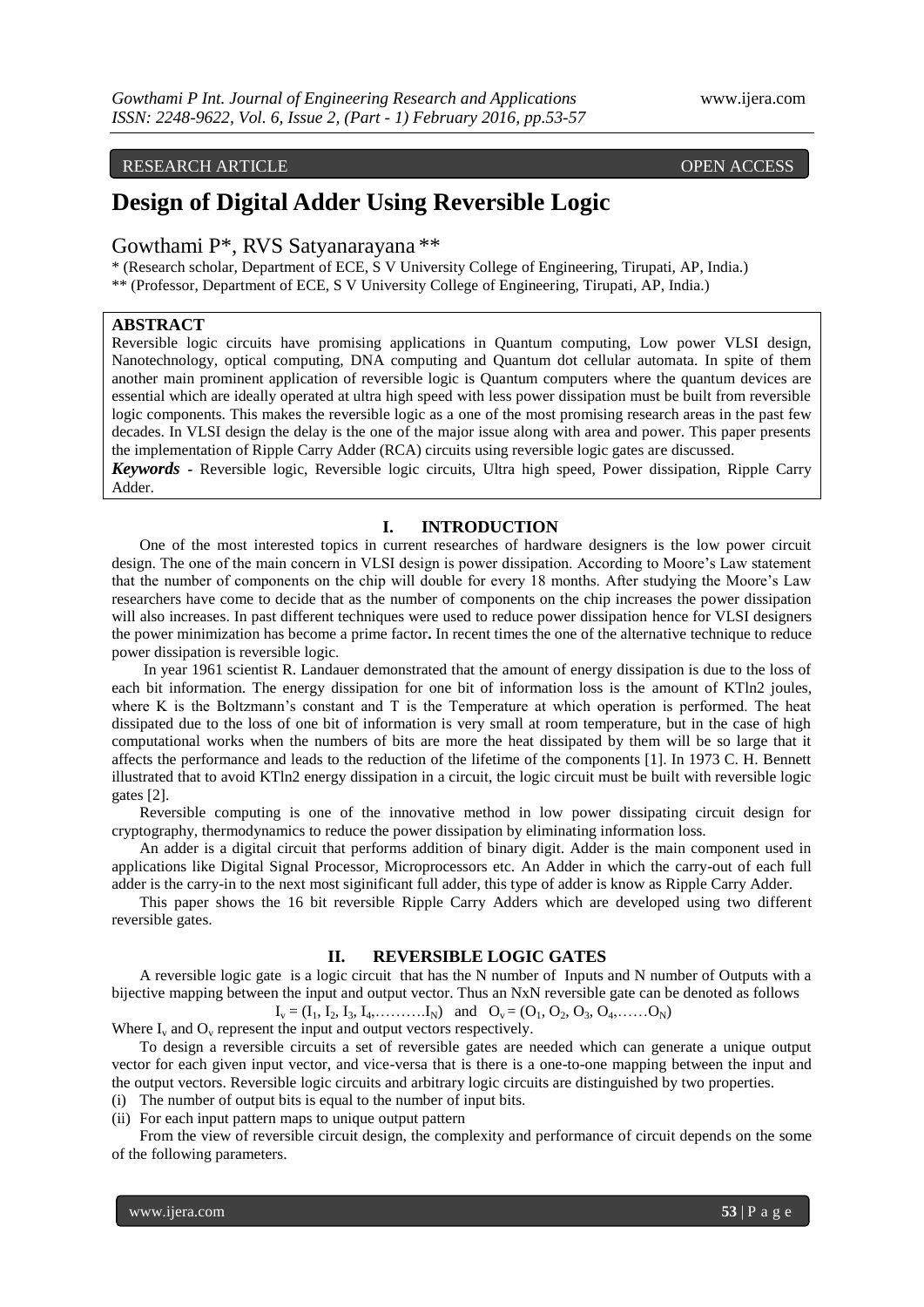**Constant Inputs***:* The number of inputs to be maintained at 0 or 1 value in order to obtain the required function.

Garbage Output: The number of unused outputs which transforms the irreversible circuit into a reversible circuit.

**Quantum Cost:** Number of Primitive reversible logic gates required to realize the circuit.

There are various number of existing reversible gates. Some of them are discussed below.

#### **2.1.1. Feynman Gate (FG)**

Feynman gate is a 2 inputs 2 outputs (2x2) reversible gate. Another name for Feynman gate is Controlled-NOT gate having the mapping  $(A, B)$  to  $(P=A, Q=A\oplus B)$  where A, B are the inputs and P, Q are the outputs, respectively. This gate is useful for copying the required outputs. Therefore, it can be known as a copying gate. It has a quantum cost of one. Its logic circuit is shown in Fig 1 below.



 **Fig 1:** Feynman Gate

### **2.1.2. Fredkin Gate (FRG)**

Fredkin gate is a 3 inputs 3 outputs (3x3) reversible gate having the mapping (A, B, C) to (P=A, Q=A'B⊕AC, R=AB⊕A'C), where A, B, C are the inputs and P, Q, R are the outputs, respectively. It is also known as a Controlled Permutation gate. It has a quantum cost of five. Its logic circuit is shown in Fig 2 below.





#### **2.1.3. Toffoli Gate (TG)**

Toffoli Gate is a 3 inputs 3 outputs  $(3x3)$  reversible gate having the mapping  $(A, B, C)$  to  $(P=A, Q=B, Q)$ R=A.B⊕C). The other name for Toffoli gate is controlled controlled-NOT gate. It has a quantum cost of five. Its logic circuit is shown in Fig 3 below.



#### **2.1.4. Peres Gate (PG)**

 **Fig 3:** Toffoli Gate

The Peres gate is a 3 inputs 3 outputs  $(3x3)$  reversible gate having the mapping  $(A, B, C)$  to  $(P=A, B)$ Q=A⊕B, R= (A.B)⊕C), where A, B, C are the inputs and P, Q, R are the outputs, respectively. It's also known as the New Toffoli Gate (NTG). It is constructed by one Toffoli and one Feynman gate. It has a quantum cost of four. Its logic circuit is shown in Fig 4 below.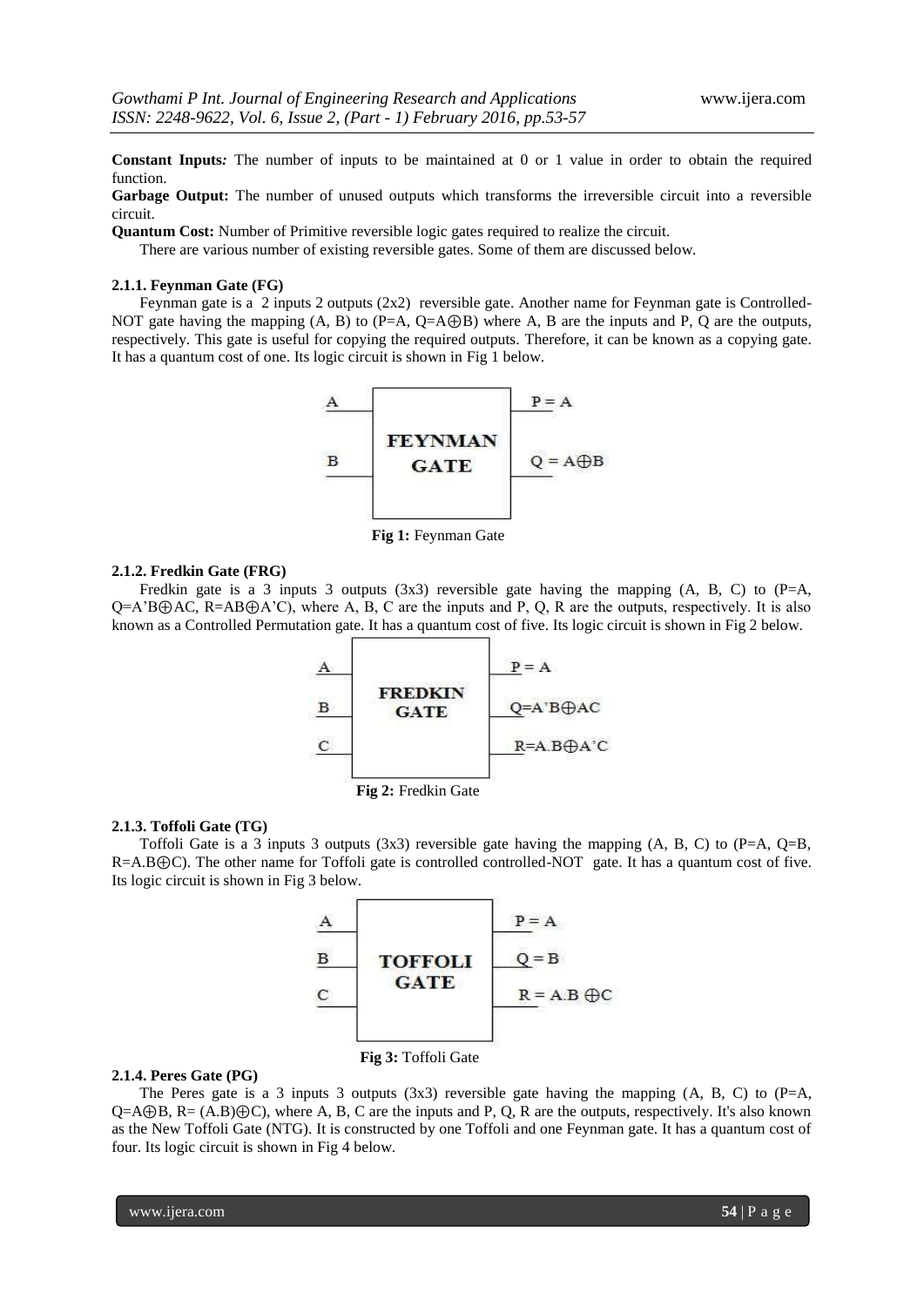

 **Fig 4:** Peres Gate

#### **2.1.5. HNG**

The HNG is a 4 inputs 4 outputs (4x4) reversible gate having the mapping  $(A,B,C,D)$  to  $(P=A, Q=B, R=$ A⊕B⊕C, S = (A⊕B).C⊕AB⊕D)) where A,B,C,D are the inputs and P,Q,R,S are the outputs respectively. It has a quantum cost of six. Its logic circuit is shown in Fig 5 below.



#### **III. REVERSIBLE ADDERS**

# **3.1 Reversible Full Adders**

A Full adder is defined as circuit that takes two input bits , a carry-in bit and produces the output sum and carry out . Two types of reversible full adders are discussed here one is implementated with Peres gate and other one is using HNG.

The 3x3 Peres Gate is singly worked as half adder circuit when third input is set to zero i.e. third input is treated as a constant input. To implement the Reversible full adder circuit using Peres gate it requires two Peres gates which should be arranged as shown in Fig 6. Now this entire circuit is denoted as name Peres Full Adder Gate (PFAG). Peres Full Adder Gate produces two garbage outputs (g1 and g2), and requires one constant input. The constant input is set to zero to obtain the desire outputs.



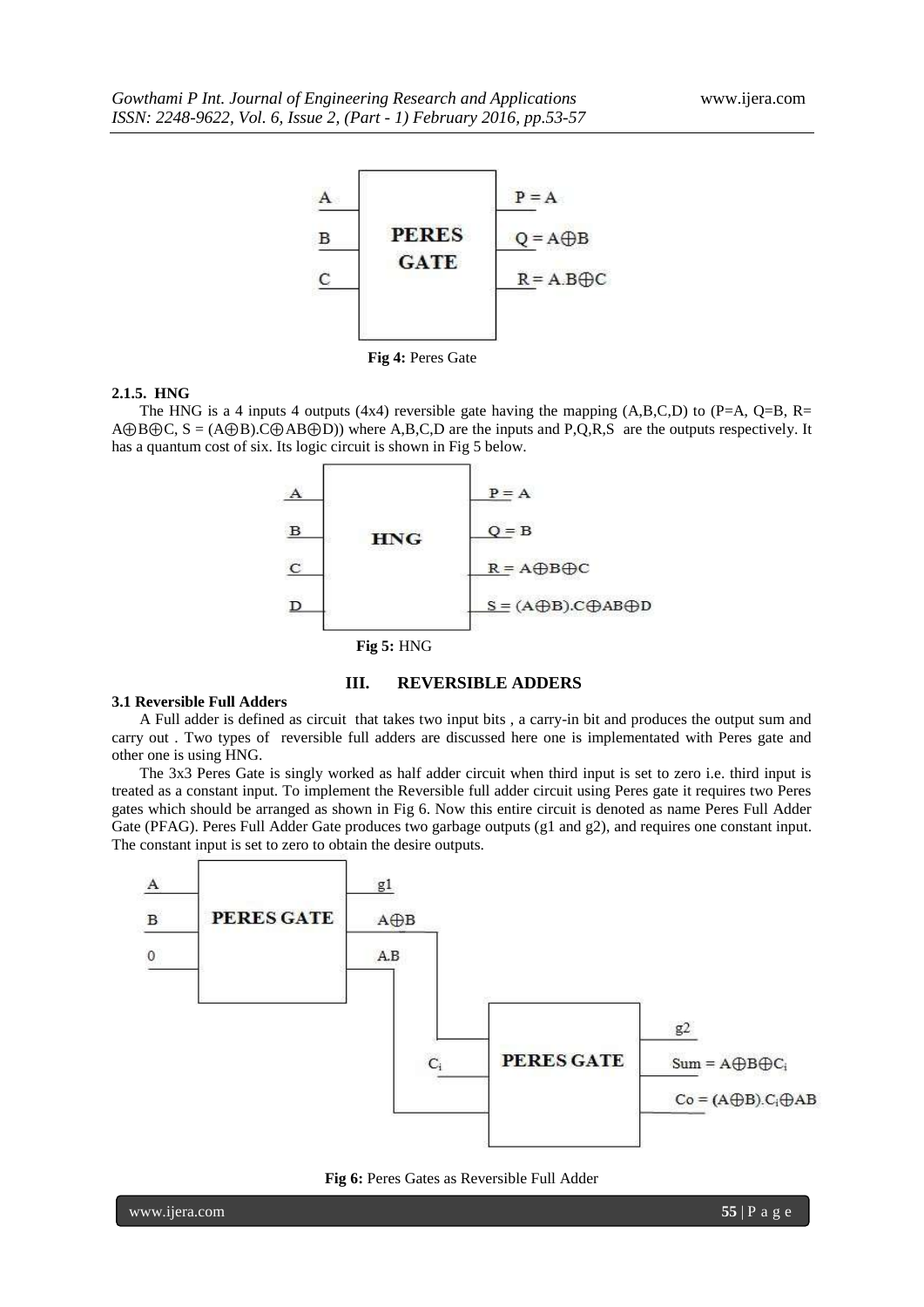

 **Fig 7:** HNG Gate as Reversible Full Adder

Fig 7 shows that the HNG can singly worked as a Reversible Full Adder. To perform the operation as reversible full adder the fourth input of HNG should be treated as a constant input i.e.  $D = 0$ . The main difference between PFAG and HNG is two construct PFAG two Peres gates are needed each Peres gate quantum cost is 4 therefore PFAG total quantum cost is 8 where as HNG gate quantum cost is 6.

#### **3.2 Ripple Carry Adder**

The basic building block of the ripple carry adder is full adder. The binary full adder adds each input along with the applied carry in that is obtained as carry out from the addition of previous lower bits. To add two n bit binary numbers then n binary full adders should be interconnected. A Ripple carry adder is the inter connection of full adders.

The general output expressions for a ripple adder are

$$
\mathbf{S}_i = \mathbf{A} \oplus \mathbf{B} \oplus \mathbf{C} \mathbf{i}
$$

 $C_{i+1} = (A \oplus B)$ .Ci  $\oplus AB$  (i=0, 1, 2, 3, 4……)

The 16 bit ripple carry adder is obtained by cascading the 16 full adders in series. The block diagram of four bit ripple carry adder using Peres gate is shown in Fig 8.



**Fig 8:** Reversible 4 bit PFAG Ripple Carry Adder

For implementing a four bit reversible ripple carry adder 8 Peres gates are needed. Hence the total gate count for four bit Ripple carry adder is 8.Therefore to construct a 16 bit ripple carry adder 32 Peres gates are required.

The block diagram of four bit ripple carry adder using HNG is shown in Fig 9. For constructing a four bit reversible ripple carry adder using HNG, 4 HNG are essential. Hence the total gate count for four bit Ripple carry adder is 4. Therefore to construct a 16 bit ripple carry adder 16 HNG are needed.

www.ijera.com **56** | P a g e